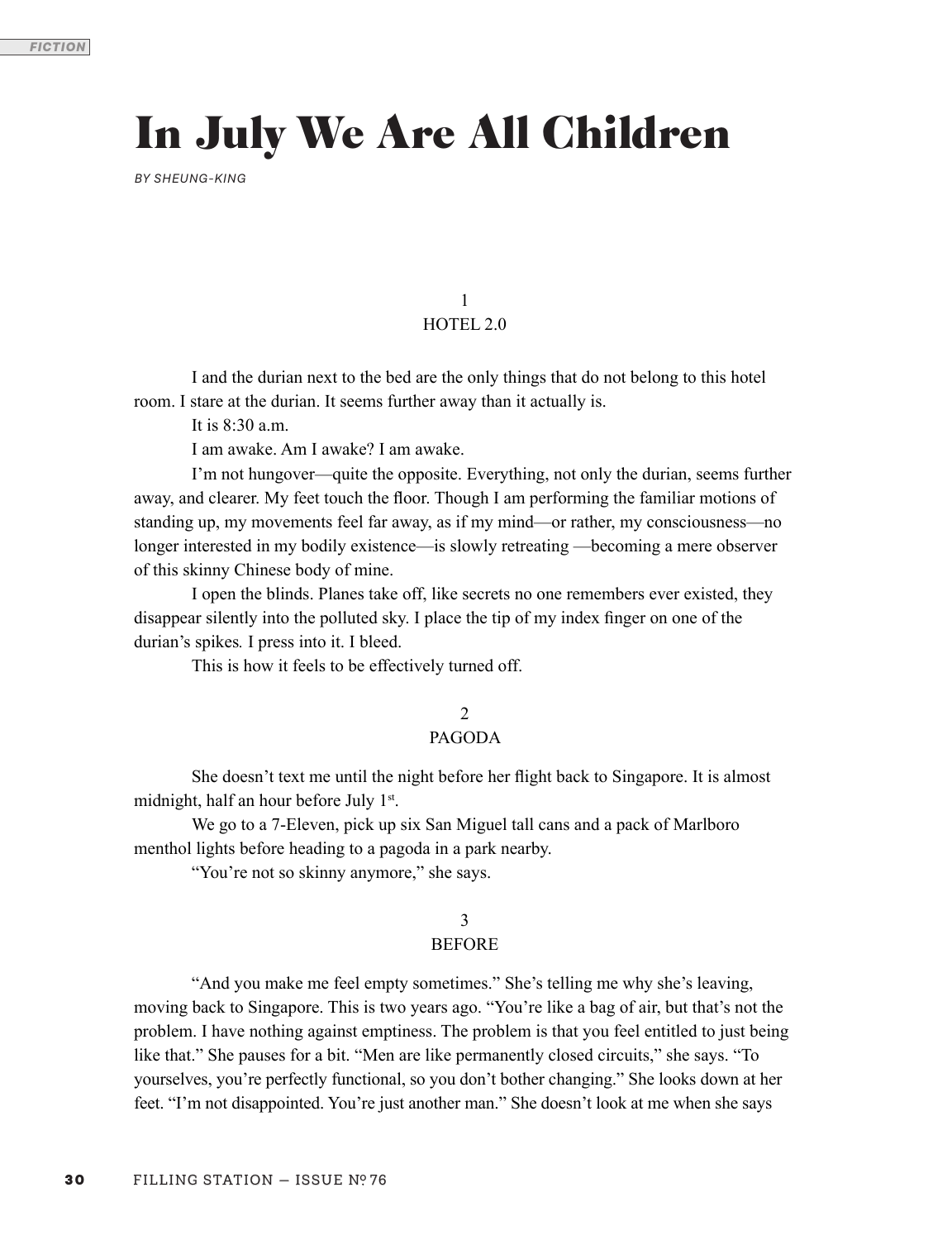this.

 I don't say a word back to her. I lock myself in the bedroom. When I fnally come out, needing to take a leak, all her things are gone.

 From that day onward, a hint of loneliness flls the air whenever I hear the sound of my piss meet the water in the toilet bowl.

# 4

# PAGODA 2.0

The cookie she hands me tastes quite good for an edible.

"Are you high already?" I ask.

 "I will be soon." She fnishes the rest of the cookie. "Happiness is a cookie that your brain bakes itself," she announces, still chewing the cookie. "A cognitive scientist said that happiness, like a cookie, is merely a tool. When you are young, you always want to eat cookies. But once you get older, you realize that eating cookies is just an instrument to make you go back to eating vegetables. Eventually, you stop eating sweets altogether because you don't want diabetes. Happiness is a cookie the brain bakes itself."

"Are you happy right now?" I can't help but ask this question.

"Yes." She laughs. "I miss it here, though. I like being around flight attendants and pilots. It makes me feel like the world is moving. I miss watching the planes from our bedroom window at night. I miss the Indian restaurant your friend opened near the pier and this huge outlet mall. I miss this park, too."

Hong Kong is kind of like a cookie to her.

 "It's so touristy, right? But that's how I feel." She takes out her phone to show me a grey cat with brown eyes. "Her name is Soup."

 We never got a cat. She always wanted one, I knew, but I didn't want the responsibility, so I told her I was allergic, which is not a complete lie.

"She has beautiful eyes," I say, staring at an image of Soup.

 "Can I ask you a question?" Her tone is slightly more serious. "If I ask you to come with me tomorrow, to Singapore, would you?"

## 5

# BEFORE BEFORE

 She orders vermicelli kheer with coconut milk for dessert. We're having dinner at the small Indian restaurant on a pier in Tung Chung, not too far away from our apartment. There's no air conditioning, only blue ceiling fans. There aren't any lights either. The dining area is lit by electric candles on the tables. The candles are from Ikea. We have some at home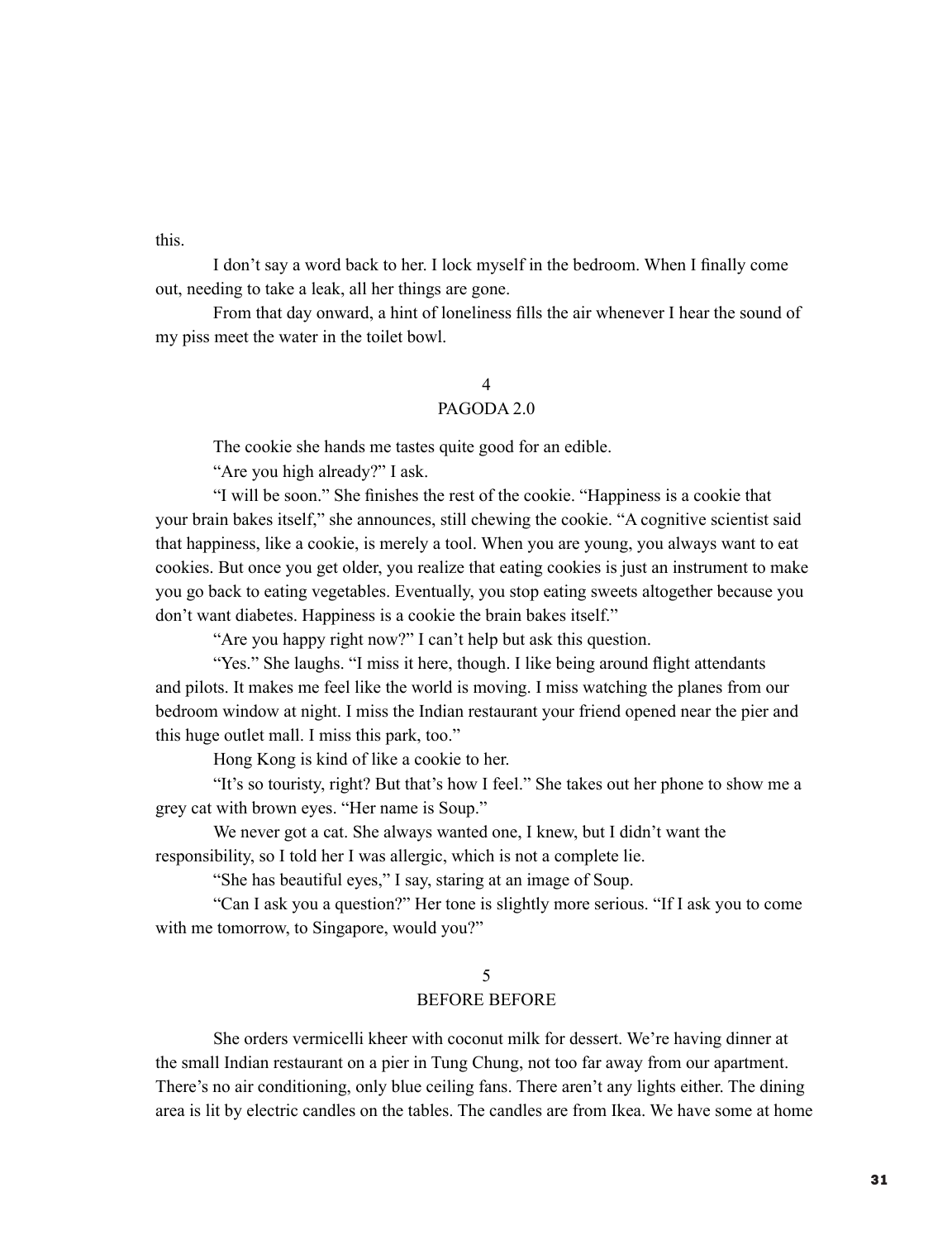too, on our balcony. Occasionally, fshermen arrive at the pier. We watch from the window as they dock, the waves nudging their little blue fshing boats gently against the shoreline rocks.

"Let's play a game!" She suggests. "It's called inconsistent lists. So, let's say, if the topic is 'flm,' then we have to make a list of favourite flms that are entirely unrelated. Imagine that someone with no personality whatsoever is creating this list.

Inconsistent list of top fve flms:

- 1) *Sex and the City 2*, 2010
- 2) *Human Flow*, 2017
- 3) *Triumph of the Will*, 1935

 "No!" she says. "*Triumph of the Will* is too much of the opposite of *Human Flow.* It's too binary, not random at all. It needs to be more complex."

"What about *Human Centipede*?"

*3) Triumph of the Will*, 1935 *The Human Centipede*, 2009 *4) Ponyo,* 2008 *5)* National Geographic

Inconsistent list of top fve favourite actors:

- 1) Ronald Reagan
- 2) Tobey Maguire
- 3) Lupita Nyong'o
- 4) Bruce Lee
- 5) Kourtney Kardashian

"Something's not working," she says. "This list isn't good enough. Maybe they're all too famous? I don't know. I just feel like something's off, in a bad way..."

"Let's try musicians," I suggest.

- 1) LL Cool J
- 2) Yo-Yo Ma
- 3) Limp Bizkit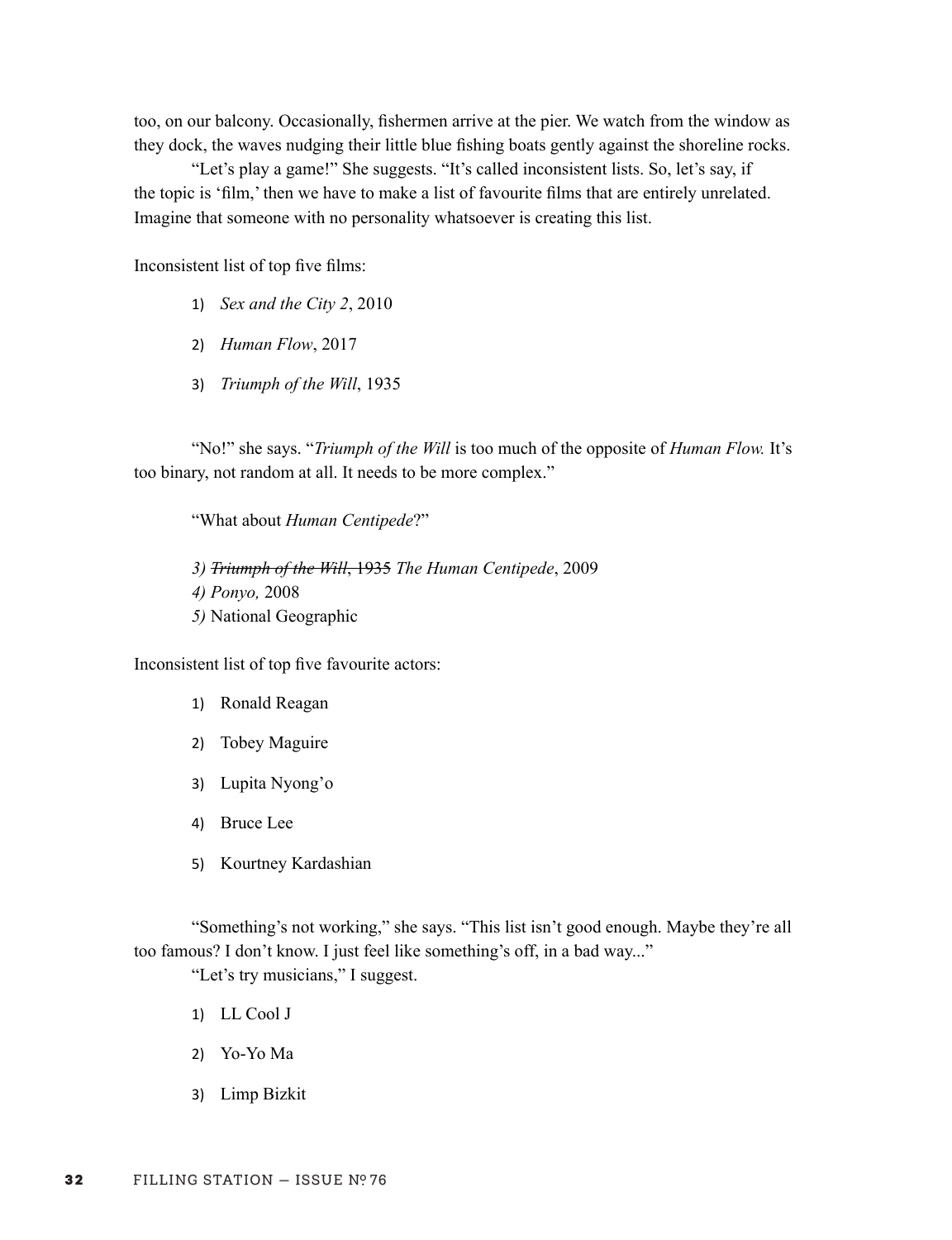- 4) Arianna Grande
- 5) G-Dragon

"You're kind of good at this," she says.

A little tipsy from the bottle of red wine we fnished, we continue making consistently inconsistent lists as we walk home.

Inconsistent list of top fve favourite fashion brands:

- 1. FILA
- 2. Kirkland Signature (by Costco)
- 3. Dior
- 4. Hollister
- 5. NASA (by NASA Depot, apparel for space lovers)

# 6 HOTEL 3.0

 If someone uploads my consciousness to a machine, I would prefer to be a rumba. My purpose would be clear: to clean.

 Warm water from the shower lands on the back of my neck and runs down my spine. I come to a realization (based on a feeling): my identity is not fxed. I might have known this all along, but now, I am more aware of the fact that my memories, on which my identity is based, are something intangible. My identity feels stable only because of the illusion of continuity.

 The tool, I realize, that binds the 'me' from this hotel room and the 'me' from the day I wrote the lists is the thought/illusion/belief that I have memories of him (the me who wrote the lists) and her (of course). This sense of continuity between events is, much like happiness, a cookie, nothing more than a tool that allows me to convince myself that I am myself. I am a machine that thinks that it is me, nothing more. When my body stops functioning, someone can upload all my memories (my data) to a machine (a rumba) that thinks that it is me (continuity).

 Continuous existence is an illusion in the frst place. At the core, we're all completely empty.

# 7

# PAGODA 3.0

"Do you like Hong Kong?"

"I don't know." It's my honest answer.

 "Let me ask you this then," she takes a swing of beer. There are only two cans left. "Are you afraid of death?"

"Sure." I light a cigarette.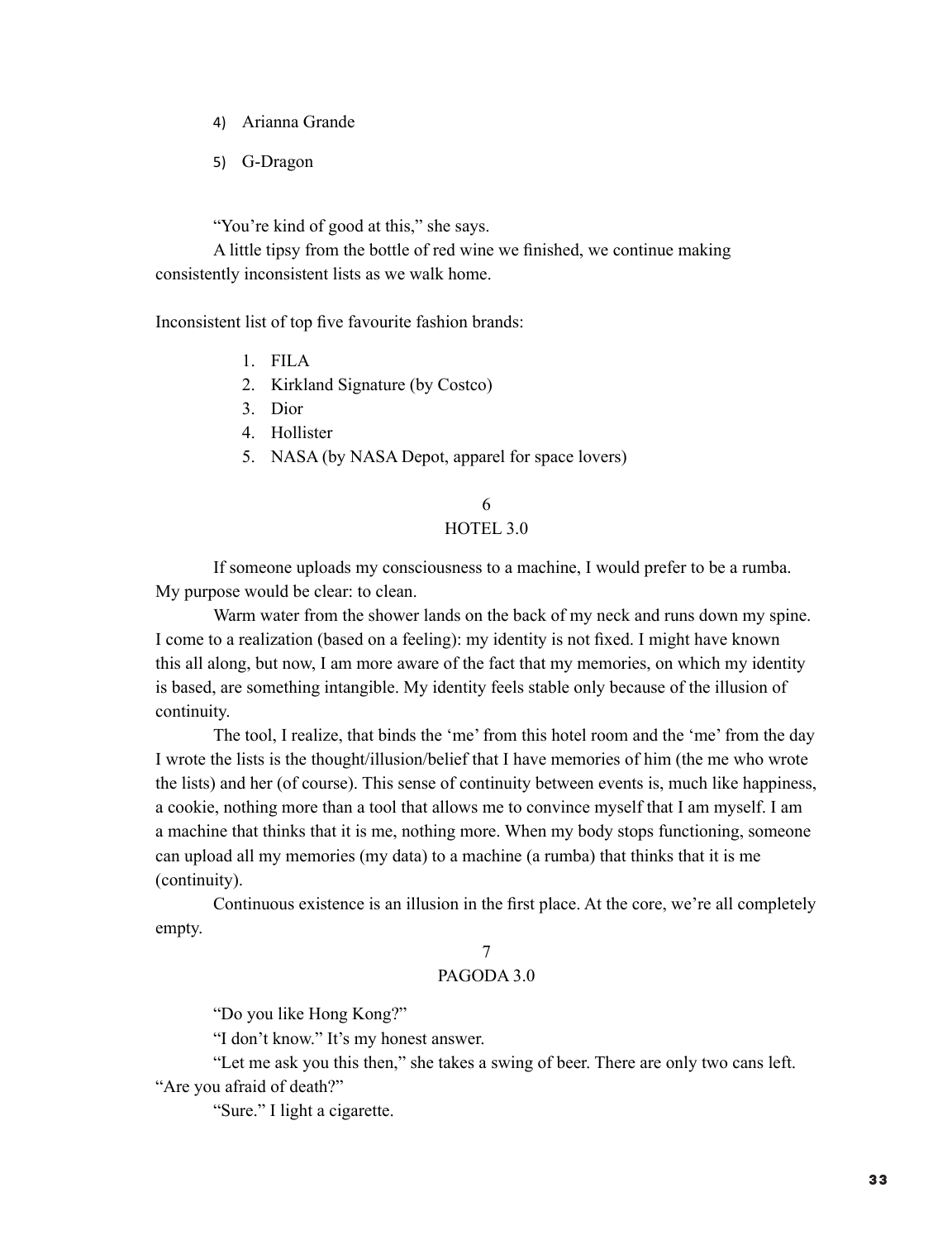"And why's that?"

"I don't know what happens after."

 "Why do you care about what happens after? You'll be dead. And regardless of what happens, you can't change it. Let me ask you another question. What's your identity?"

 "My identity?" I pause for a bit. "I'm twenty-eight. I work as an in-house translator for an ad agency," I take a drag. "I'm working on the subtitles for a shampoo commercial right now and another one for hair growth products. I'm Chinese, a male, I live alone in a private apartment complex near the Airport. I have a mortgage, which my parents helped me take out three years ago. I don't have any pets and I visit my parents in Macau once a month."

 "So, when you die, you lose your identity as a Chinese male who works as a translator and has parents. Am I right?"

"I suppose."

 "No offence, but who cares about that? A Chinese male? So, there are like, what, at least three million of you in Hong Kong alone?" She quickly asks Siri to confrm this. There are 3.4 million. "If you were, let's say, the Panchen Lama, then that would be a factor that actually matters."

"Why specifcally the Panchen Lama?"

"He identifes as a form of government, a part of an institution, not just a person," She says. "His identity continues, regardless of what body it is in. Identifying characteristics such as gender are supposedly irrelevant. You identifying as a Chinese man means nothing to anyone. Your identity doesn't need to live on; there's no reason for it to. We maintain an identity to achieve meaning—to do the things we're supposed to do before we die. And what we're supposed to do—our meaning something programmed inside us—exists inside us as things we *feel* we need to do. We want to accomplish those things regardless of if we can pin down what exactly those things are. If you fear death, what you're actually afraid of is not accomplishing some of those things. So, what do you want to accomplish? Can you accomplish it by staying in Hong Kong? If not, what reason is there for you to not come with me?" "I'll come with you," I say abruptly, surprising even myself. My mind becomes

# "I don't know what happens after." n't know what happens after."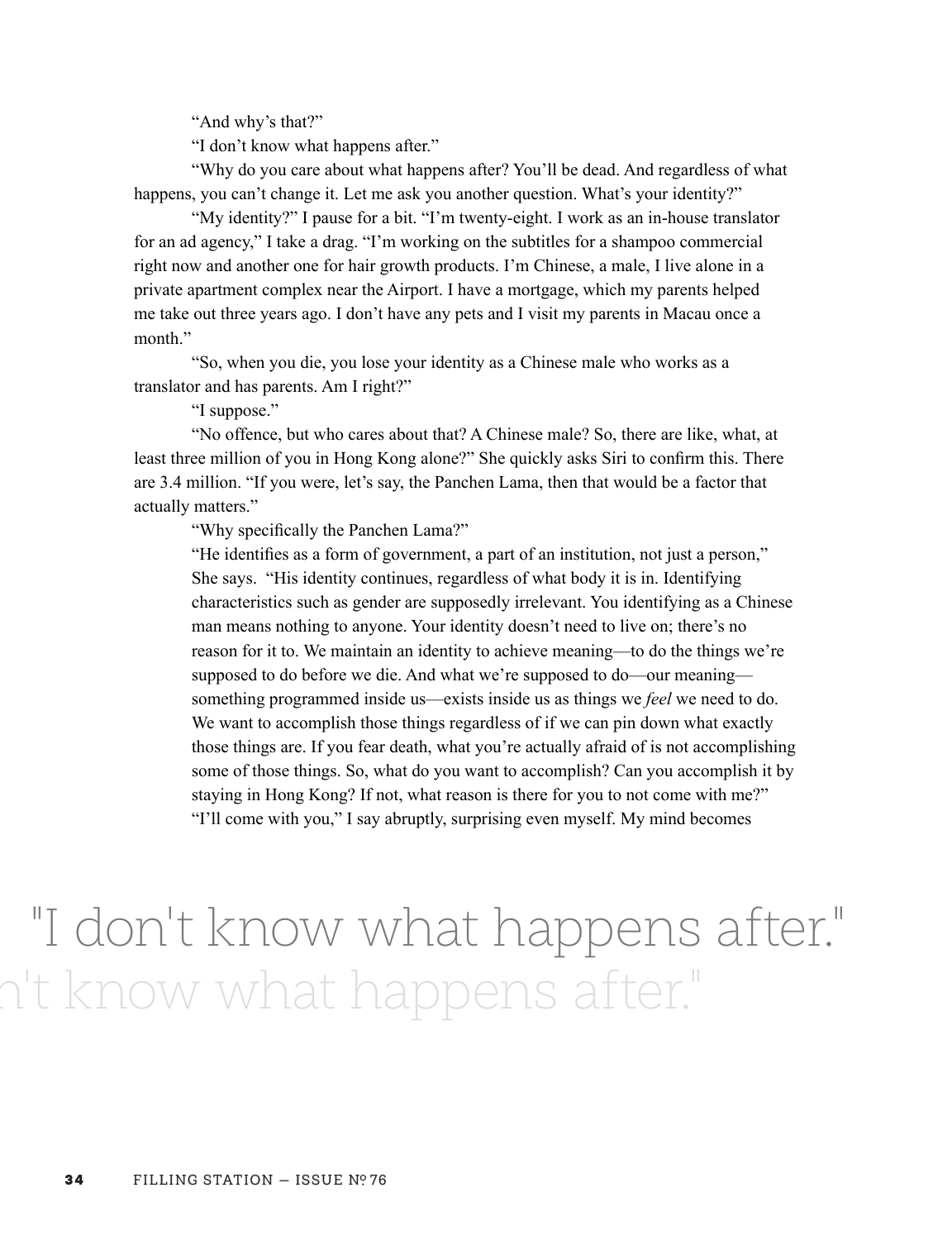blank. "I'll come with you to Singapore. I can fnish my work wherever I am. But I need a little more time. Give me a month. I'll come to meet you then."

 "I'm asking if you would come with me tomorrow." She puts a cigarette between her lips. "My fight is at noon. I can get you a ticket," she says, lighting the cig. "We're ten minutes away from the airport. There's a shuttle that takes us to the terminal at 10 a.m. If you're coming, meet me in the hotel lobby at 9:45." She stands up. "You don't have to answer me now." She stretches her back, arching backwards. "Ah! It feels so nice when it rains here. It's always too hot." She starts skipping around the small puddles in the pagoda, cigarette in hand. "I love puddles. Puddles are great."

"Yeah," I say. She loves puddles and thick socks. She prefers wearing socks at home over slippers.

 "I'll tell you a secret." She leaps on the bench, standing over my head, looking down at me. "I learned to turn myself off." She takes a drag of her cigarette.

I don't quite register what she is saying.

 "There's a way you can meditate to a point where you still have self-awareness. As in, you will still know everything you know and know that you are you but not identify with change of any kind," she says. "You can be effectively turned off. Monks spend months trying to accomplish something like this. I have an easier way to do it. It's not quite the same, but it works. Want to try?"

"How does it work?"

 "Minds are software states. Software doesn't need an identity. Software, in a sense, is nothing more than a set of principles capable of maintaining identity. And the maintenance of identity is not terminal but instrumental to something else. You identifying as whatever you identify as right now is nothing more than you trying to use this identity as a starting point to accomplish your goals. This, in a sense, is where the meaning of life comes from. I can, so to speak, reprogram that. Your 'meaning,' whatever it is at this moment, cannot be deleted but can be delinked from your current identity. You can lose the desire to change yourself in order to accomplish your goal. You and your current identity will be completely intact and you will become indifferent to change of any kind. Isn't that quite beautiful? Perfect, even? Won't someone like you, a Chinese male in Hong Kong, want the ability to be completely indifferent to change?"

"I'll be able to do this whenever I want?"

 "Let me put it this way," she sits down next to me, putting her hand on mine. "You suffer because you care, am I right?"

"I suppose."

"And to a certain extent, you decide to change or not change your behaviour so that you can accomplish what you care about, so that you will suffer less, correct?"

I nod.

"These things, to you, are linked. But for me, they're not. How I behave and my identity do not serve a larger purpose. In other words, me, my identity, and my purposes are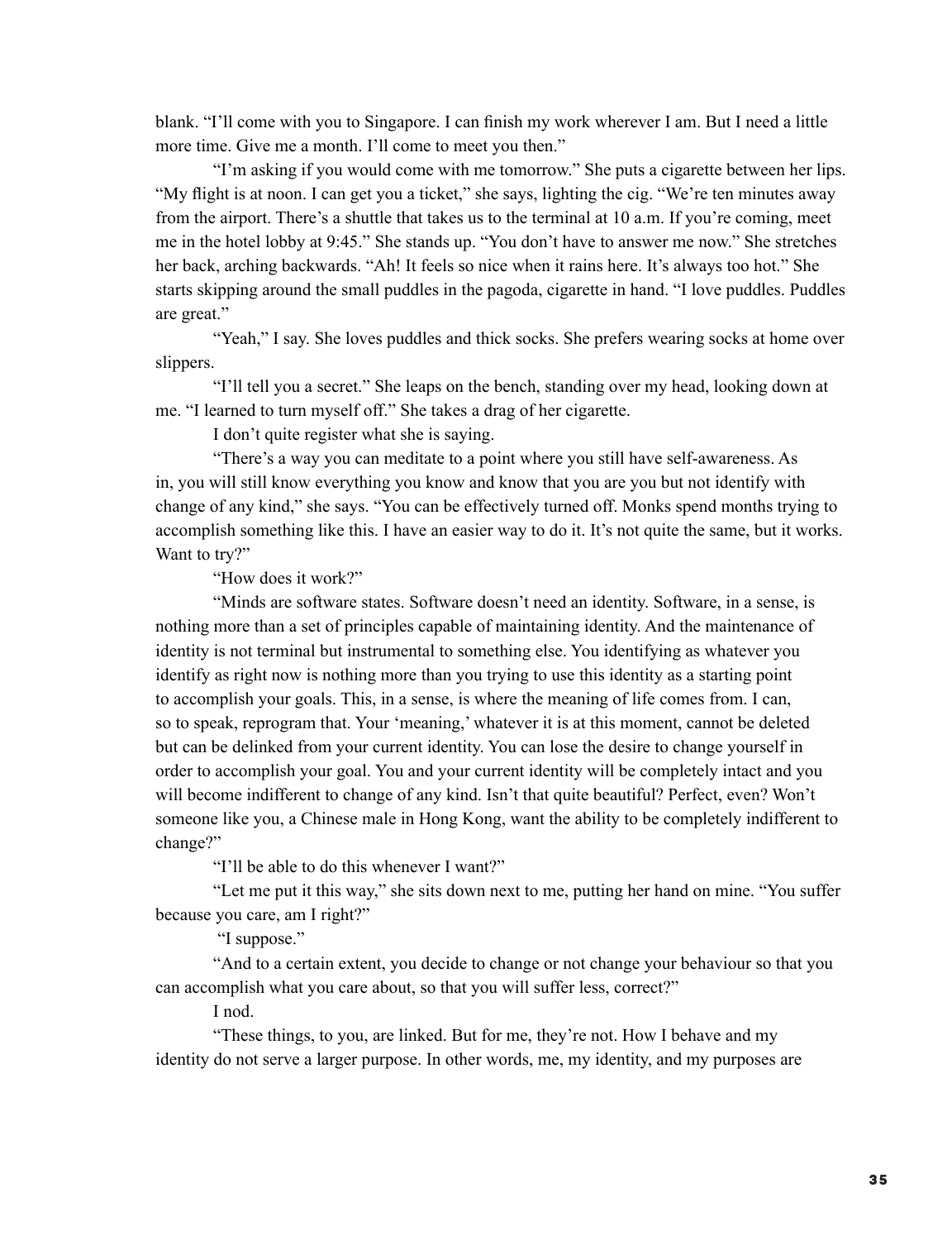completely separate things. You know, when you take antidepressants, you can become kind of indifferent, capable of continuously thinking about what makes you sad without having to feel the sadness attached to those thoughts?"

I nod again.

"It's similar."

# 8 and 20 and 20 and 20 and 20 and 20 and 20 and 20 and 20 and 20 and 20 and 20 and 20 and 20 and 20 and 20 and

# HOTEL 1.0

There is a durian on the nightstand, sitting still next to the bed.

"Our minds are nothing more than stimulators and experiencers." She wraps a tie around my eyes and ties a tight knot. "Do me a favour, Mr. Yang."

Mr. Yang? Why is she calling me by my last name? And my last name is Yeung, not Yang. She of all people should know. I am Mr. Yeung, not Mr. Yang. I am Mr. Yeung, not Mr. Yang.

"Imagine that I'm pointing a gun at you." She whispers into my ear. "What?"

"And stop speaking English. Speak Cantonese from now on," she says. "I'll start speaking in Malay. And remember, there's a gun being pointed at your right temple."

 "知道," I say, accepting my identity as Mr. Yang, and by doing so, accepting the reality Mr. Yang inhabits, one where a gun is pointed at my head, and only Cantonese is spoken.

 She grabs my hair and puts my head between her legs. I hear a click. Does she actually have a gun? She presses my head down and brings her legs closer together. I start moving my tongue inside her. She pulls my hair harder. I raise my head. She slaps me in the face, and pushes my head down once more, holding me tight between her legs. This time, I let my mouth indulge in her wetness. I feel my movements becoming slow and more precise. Then, I start feeling cold metal pressing against my temple again. But the feeling seems to

# She grabs my hair and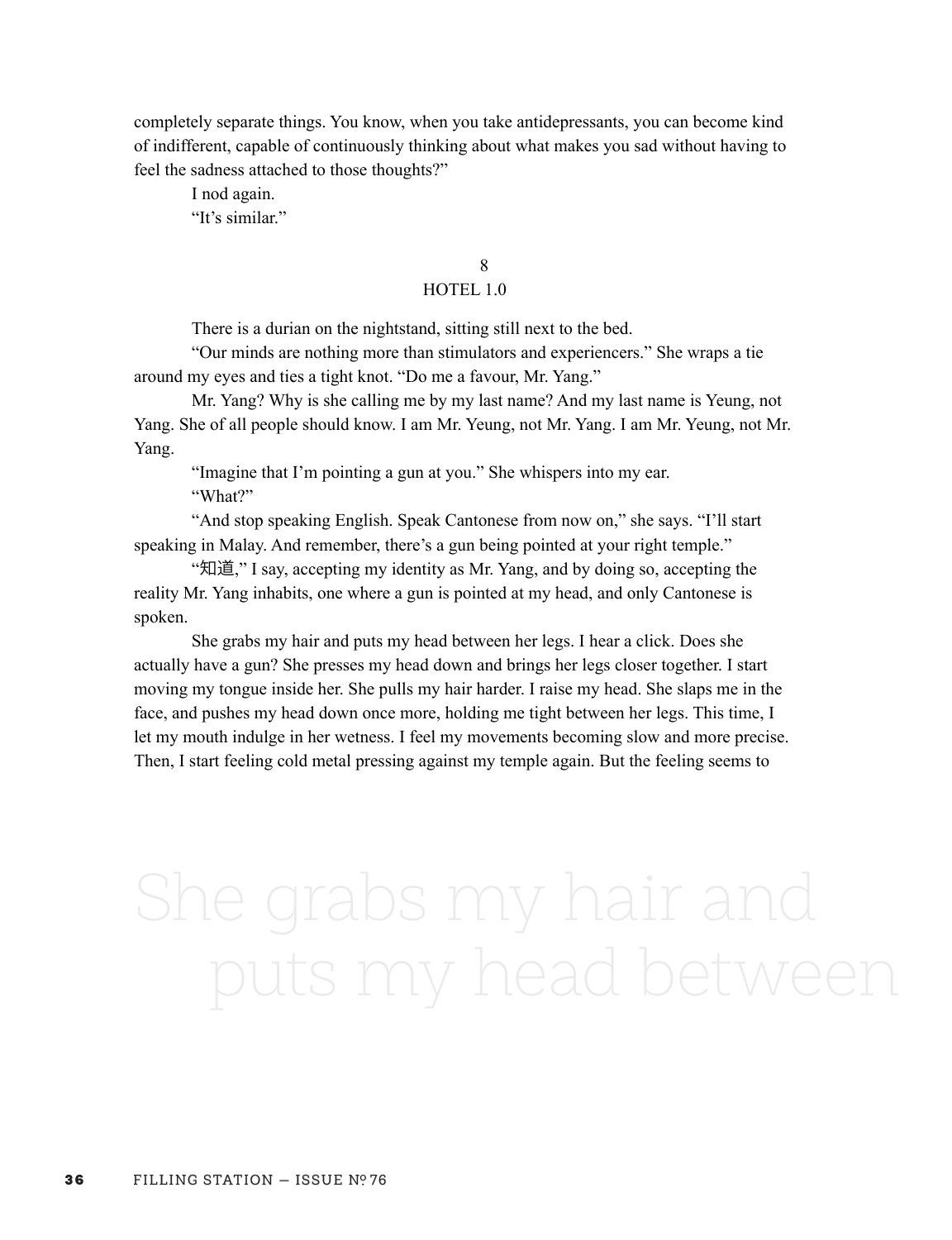# her legs. her legs.

be emerging from within me, somewhere beneath my own skull. *Our minds are nothing more than simulators and experiencers—*her words echo in my mind. She's pointing a gun at me. She's pointing a gun at me but I continue licking. The feeling of the gun being pressed against my temple is becoming more and more real. I don't only feel the gun, its cold metal pressing against my skin, I also feel her fngertip gently touching the trigger. She *is* pointing a gun at me.

 She says something, but what? I learned some Malay before, and had picked up some words and phrases during our visits to Malaysia and Singapore, but in Mr. Yang's reality, all thoughts are confned within a single language, Cantonese.

 She pushes my head away and climbs on top of me. My breathing becomes heavy. I feel the cold metal still, now pressing hard against my forehead, right above my eyebrows. She rides my dick. She holds my arms down with the weight of her body. She's strong. I can't move. She starts moving faster. The gun is still pressing hard against my forehead. She spits on my face and slaps me.

"我射䬨." The words barely escape my mouth when I ejaculate.

My entire body is weak. My blindfold is still on.

 "*I'm going to leave now, but nothing has to change.*" Though I understand the meaning of her words, the language these words are spoken in escapes me.

# $\Omega$ IN JULY WE ARE ALL CHILDREN

 Cabin attendants look too perfect— as if they don't belong to the same reality. A crew from Emirates, dressed in their perfectly straight, mushroom coloured suits and maroon